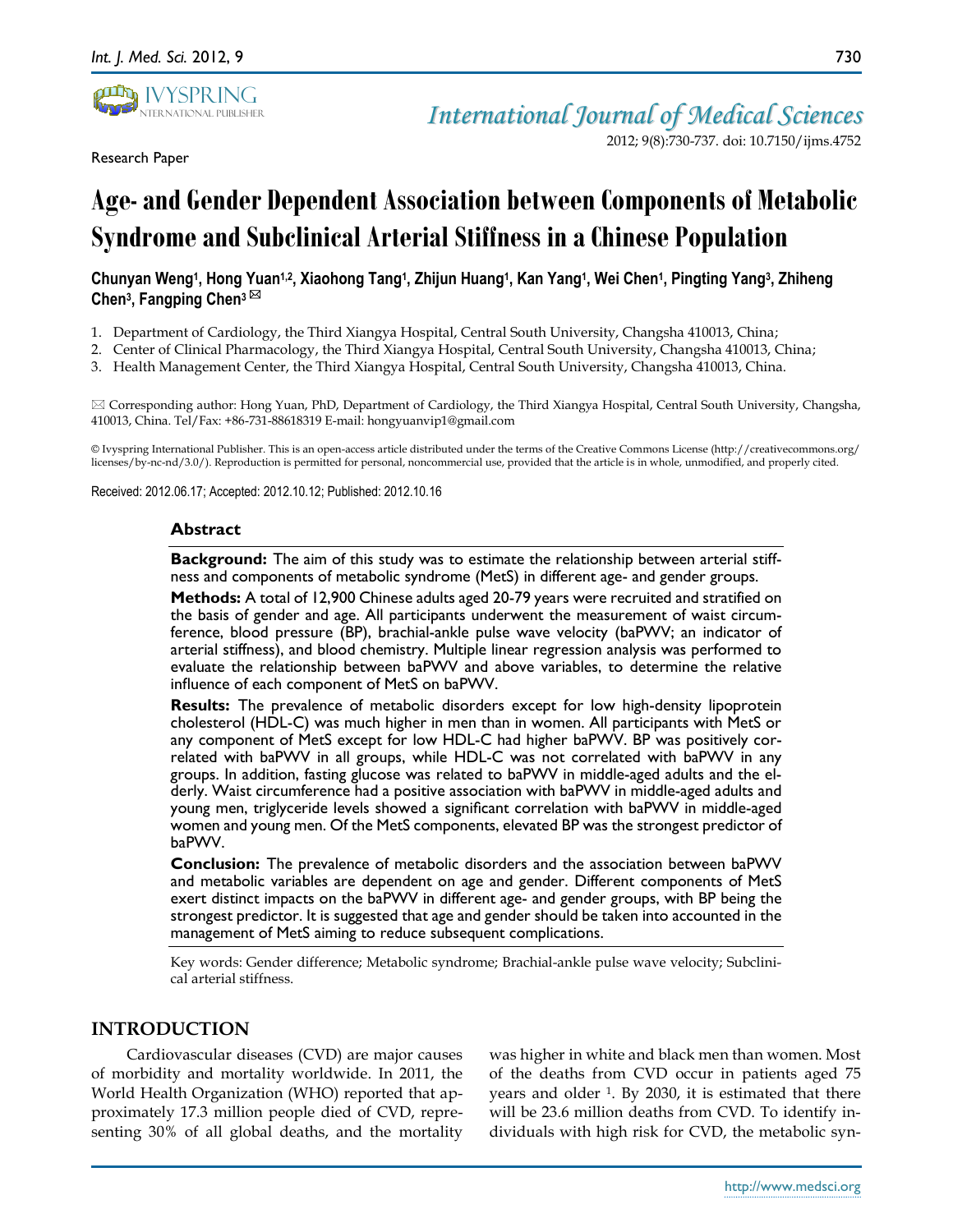drome (MetS), consisting of abdominal obesity, atherogenic dyslipidemia, hypertension, and hyperglycemia, has been developed. Although there is a debate on the concept of MetS, 2,3 it has been identified as an important and common cluster of risk factors of CVD by some organizations such as the International Diabetes Federation (IDF) <sup>4</sup> and the World Health Organization(WHO). <sup>5</sup> MetS is now commonly used in large-scale studies around the world. MetS often presents before the onset of CVD or diabetes, and the components of MetS are usually related to development and progression of CVD.

Atherosclerosis (AS) as an underlying cause of most CVD event, is usually identified before the presence of clinical manifestations of CVD. In clinical practice, pulse wave velocity (PWV) has been used to reflect the arterial stiffness and AS. A noninvasive measurement of brachial-ankle pulse wave velocity (baPWV), serving as a marker of AS with high reliability and validity, has been shown to correlate with the presence and extent of AS. 6-9

It is important to investigate the association of MetS with AS at early stage which may guide to prevent or delay the development of AS. Studies examining the association between MetS and PWV have consistently shown that increased PWV in subjects with MetS or with larger number of MetS components. 10-14 These suggest that the arterial stiffness in the MetS may be due to the subtle metabolic abnormalities, which develop gradually with aging. Although, the impact of age and gender on baPWV has been studied extensively, and age- and gender-dependent normograms have been proposed. 15-17 However, the influence of age and gender dependent metabolic disorders on baPWV has not been well investigated. Furthermore, the relative importance of each component of MetS in different age and gender groups is still poorly understood. In the present study, a Chinese population (12,900 participants) was recruited and the age and gender dependent associations between baPWV and metabolism related variables were evaluated to determine the influence of each component of MetS on baPWV.

# **MATERIALS AND METHODS**

#### **Study Population and Measurements**

The medical record of 12,900 participants who underwent a self-paid health examination in the Third Xiangya Hospital of Central South University was retrospectively analyzed from March 1, 2007 to October 31, 2008. Medical history was recorded and measurements of body weight, height, and waist circumference were done in all patients. Blood pressure (BP) was measured in the right upper arm in the sitting position after a 10–15 minute rest between 7 AM and 9 AM using an Automatic Digital Blood Pressure Monitor. Body mass index (BMI) was calculated as body weight (kg) divided by the square of body height (m). Venous blood was collected in the morning after overnight fasting. The fasting glucose, total cholesterol, triglycerides, low-density lipoprotein cholesterol (LDL-C), and high-density lipoprotein cholesterol (HDL-C) were measured. The baPWV was measured in all subjects using the Colin-VP1000 (Komaki, Japan) between 8 AM and 10 AM by trained and experienced nurses. Measurement of baPWV was done according to previously described. 8 In brief, the subject was asked to lie in a supine position for at least 5 mins. The cuffs were connected to a plethymographic sensor that determines volume pulse form and an oscillometric pressure sensor that measures BP. baPWV was calculated as follows: baPWV= (La/Lb)/Tba. 17 This method has been validated previously. <sup>18</sup>

## **Grouping and Definition of Metabolic Syndrome**

Subjects younger than 20 years or older than 80 years were excluded from this study and subjects with drug treatment, CAD, stroke, renal insufficiency, peripheral arterial disease and history of smoking, had been excluded. All the subjects were divided into 3 age groups: young group (20–39 years), middle-aged group (40–59 years), and elderly group (60–79 years). MetS was defined in accordance with the criteria developed by International Diabetes Federation (IDF), 18 but a lower waist circumference cutoff for the Asian population was employed. <sup>19</sup>The diagnosis criteria for MetS by IDF were as follows. a, required criteria: He or she must have central obesity (waist circumference: ≥90 cm in men and ≥80 cm in women). b, plus any two of the following four factors: Elevated triglyceride level:  $\geq$  1.7 mmol/L (or 150 mg/dL); Reduced HDL-C: < 40 mg/dL (male) or 50 mg/dL (female); Elevated blood pressure (≥130/85 mm Hg), and Fasting plasma glu- $\cos\epsilon \geq 5.6$  mmol/L (or 100 mg/dL). Or they had been diagnosed as dyslipidemia, Hypertension and Diabetes Mellitus with specific treatment for these abnormalities.

# **Statistical Analysis**

Continuous variables were expressed as mean ± standard deviation (SD) while categorical variables as proportions. One-way analysis of variance (ANOVA) followed by a post-hoc Student-Newman-Keuls test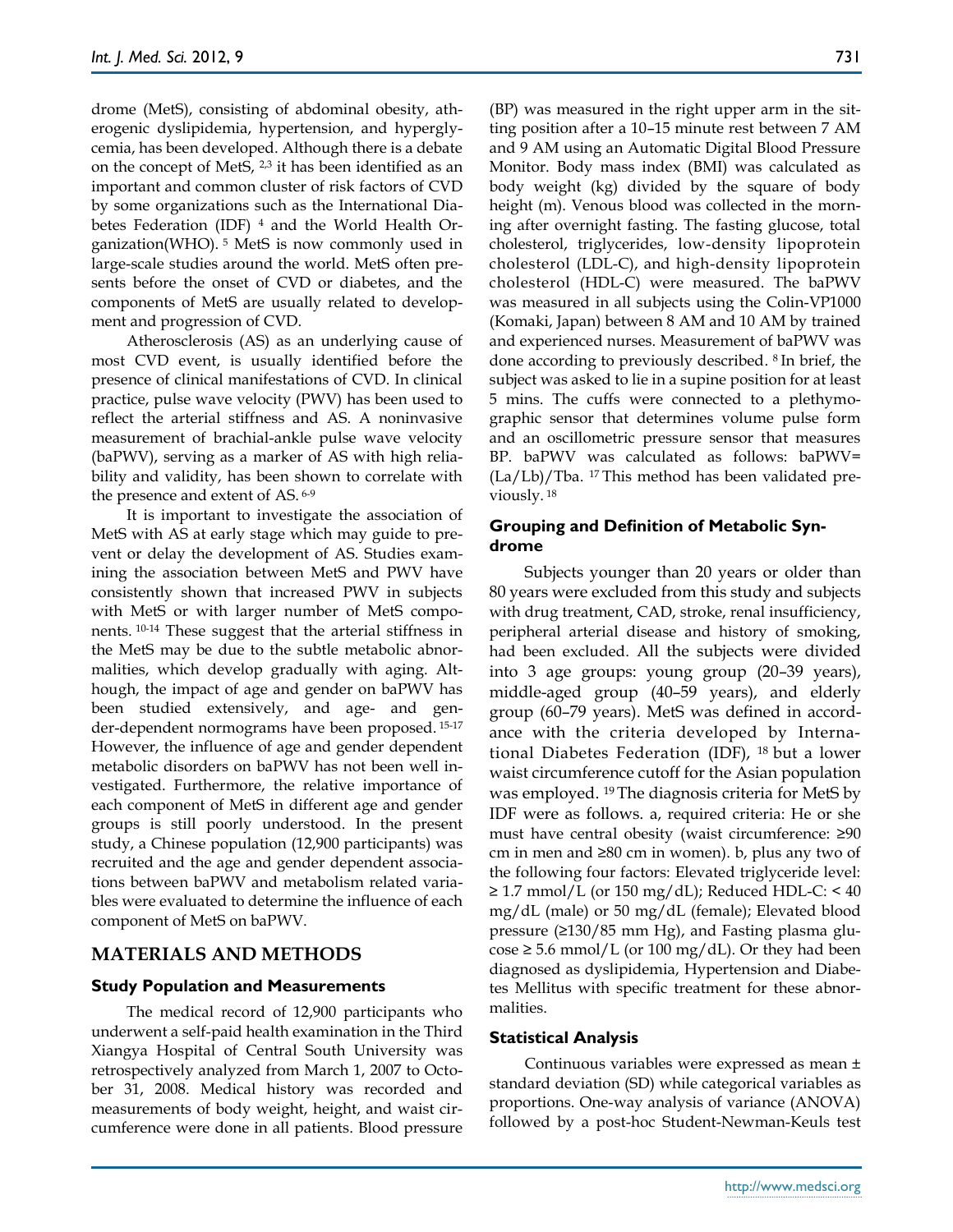was for comparisons among multiple groups. The chi-square test was used to compare the prevalence of MetS and MetS components across different age groups. Multiple linear regression model with stepwise selection was employed to estimate the association between 5 components of MetS and baPWV in each group stratified by gender and age. Standardized effect size (β value) was expressed to compare the relationship in each group. Statistical analyses were performed using SPSS version 17.0 (SPSS Inc., Chicago, IL, USA). A value of  $P \le 0.01$  was considered statistically significant.

## **RESULTS**

## **Demographic Data and Clinical Characteristics**

A total of 12,900 participants were recruited into this study, and 65.8% of them were men. The characteristics of these subjects are summarized in Table 1. The mean age of female and male subjects was 48.93±11.61 years and 48.67±11.56 years, respectively ( $P=0.243$ ). The mean baPWV was 1420 $\pm$ 315.8 cm/s in women and 1470±285.9 cm/s in men (P<0.001). All other variables were significantly higher in men than in women.

**Table 1.** Demographics and clinical characteristics of subjects (mean±SD).

| Variables                   | Female<br>(mean±SD)<br>$(N=4416)$ | Male<br>(mean±SD)<br>$(N=8484)$ | P       |
|-----------------------------|-----------------------------------|---------------------------------|---------|
| Age (year)                  | $48.93 \pm 11.61$                 | 48.67±11.56                     | 0.243   |
| SBP (mm Hg)                 | $123\pm21.8$                      | $127 \pm 18.1$                  | < 0.001 |
| $DBP$ (mm $Hg$ )            | 74±12.0                           | 80±12.4                         | < 0.001 |
| $BMI$ (kg/m <sup>2</sup> )  | $23.03\pm3.00$                    | $25.01 \pm 3.07$                | < 0.001 |
| Waist circumference (cm)    | 76.15±7.86                        | 86.81±8.32                      | < 0.001 |
| Fasting glucose<br>(mmol/L) | $4.91 \pm 1.05$                   | $5.15 \pm 1.47$                 | < 0.001 |
| $TC$ (mmol/L)               | 4.88±0.93                         | $4.98 \pm 0.97$                 | < 0.001 |
| $TG \, (mmol/L)$            | $1.16 \pm 0.99$                   | $2.20 \pm 0.85$                 | < 0.001 |
| $LDL-C$ (mmol/L)            | $2.84 \pm 0.80$                   | $2.89 \pm 0.85$                 | 0.003   |
| $HDL-C$ (mmol/L)            | $1.42 \pm 0.32$                   | $1.16 \pm 0.28$                 | < 0.001 |
| baPWV (cm/s)                | 1420±315.8                        | 1470±285.9                      | < 0.001 |

Note: SD, standard deviation; SBP, systolic blood pressure; DBP, diastolic blood pressure; BMI, body mass index; TC, total cholesterol; TG, triglyceride; LDL-C, low-density lipoprotein cholesterol; HDL-C, high-density lipoprotein cholesterol; baPWV, brachial-ankle pulse wave velocity.

# **Prevalence of Metabolic Syndrome and Each Metabolic Syndrome Component in Different Groups**

MetS was diagnosed in 19.4% of the participants (14.0% in women and 22.1% in men, P<0.001). Except for HDL-C, the prevalence of other MetS components were significantly higher in men than women

(P<0.001) as shown in Table 2. The prevalence of elevated BP and elevated fasting glucose increased with age irregardless of gender (P<0.001) and that of central obesity, elevated triglyceride, and MetS increased with age in women but not in men. In contrast, the prevalence of low HDL-C was not linearly correlated with age (Figure 1).

| Table 2. Gender dependent prevalence of metabolic |
|---------------------------------------------------|
| syndrome and metabolic syndrome components.       |

| Variables | Prevalence $(\frac{9}{n})$ | P             |         |
|-----------|----------------------------|---------------|---------|
|           | Female $(n=4416)$          | Male (n=8484) |         |
| MetS      | 14.0 (620)                 | 22.1 (1877)   | < 0.001 |
| L-HDL     | 15.2 (670)                 | 15.1 (1278)   | 0.877   |
| Obesity   | 32.9 (1455)                | 37.6 (3189)   | < 0.001 |
| $F-TC$    | 22.7 (1003)                | 48.6 (4125)   | < 0.001 |
| $F-FG$    | 12.6 (557)                 | 18.4 (1561)   | < 0.001 |
| E-BP      | 37.4 (1650)                | 49.8 (4228)   | < 0.001 |

Note: MetS, metabolic syndrome; L-HDL, low high-density lipoprotein cholesterol; Obesity, central obesity; E-TG, elevated triglyceride; E-FG, elevated fasting glucose; E-BP, elevated blood pressure.

#### **Association of Metabolic Variables with baPWV in Different Groups**

The association of metabolic variables with baPWV is summarized in Table 3. In general, the HDL-C level, LDL-C level and level of total cholesterol and triglyceride were not statistically associated with baPWV in any group. However, age, systolic BP and BMI were positively correlated with baPWV in groups. While diastolic BP was correlated with baPWV in young and middle-aged adults but not in the elderly. High baPWV was associated with waist circumference except in young men and associated with fasting glucose except in young women.

### **Influence of Metabolic Syndrome Components on BaPWV in Different Groups**

Among the MetS components, the HDL-C level was not a predictor of elevated baPWV in all groups, while both systolic BP and diastolic BP were strongly positively associated with the elevated baPWV across all groups (Table 4). However, the remaining 3 components of MetS were associated with elevated baPWV regardless of gender, except for triglycerides in men. Fasting glucose level was positively correlated with elevated baPWV in middle-aged adults and the elderly. Waist circumference was significantly associated with the elevated baPWV in young and middle-aged adults except in young women. Triglyceride level was positively associated with baPWV in young men and middle-aged women. Among 5 components, BP had the strongest association with baPWV in all groups.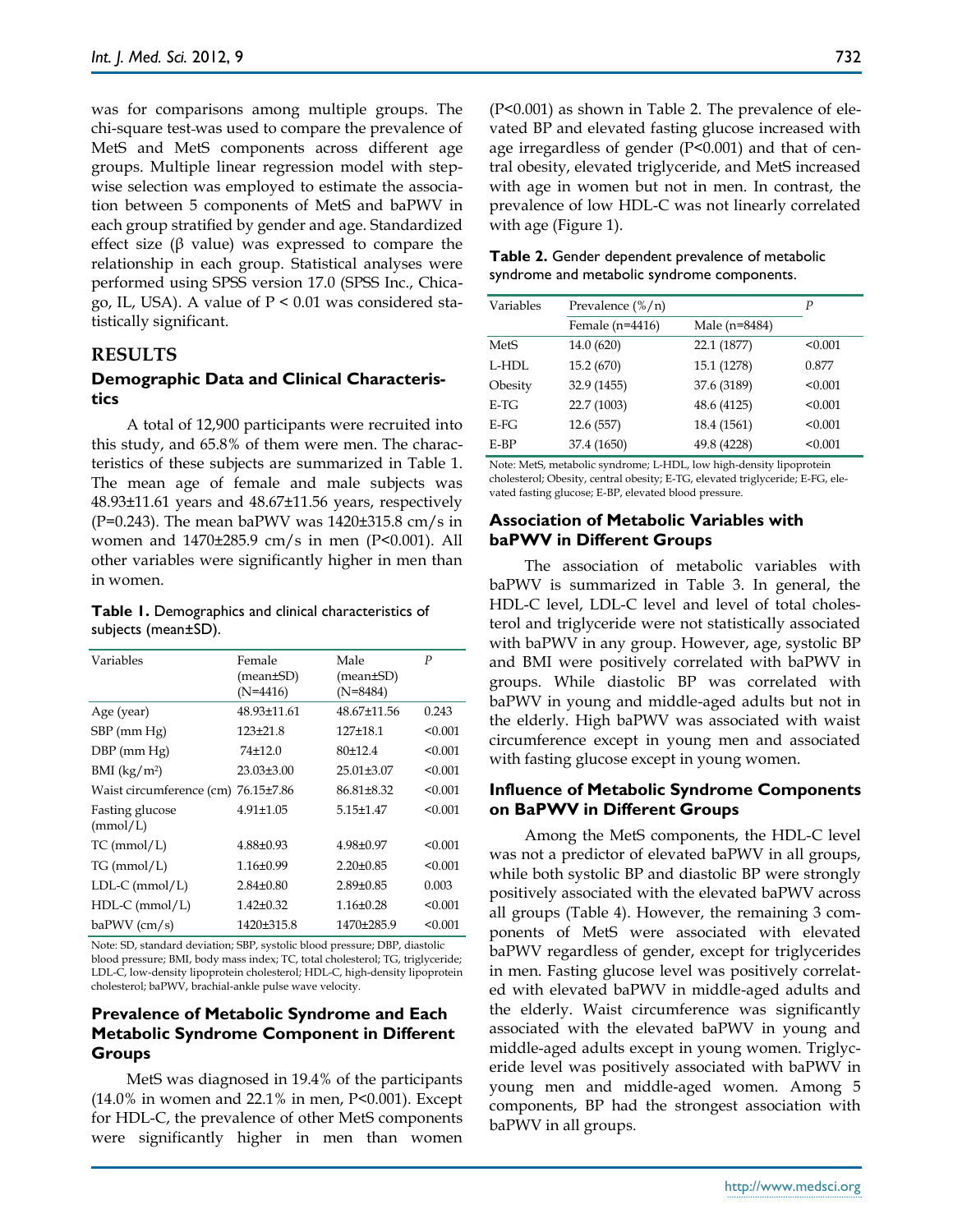**Figure 1.** Age dependent prevalence of MetS and MetS components in different gender groups. L-HDL, low high-density lipoprotein cholesterol; Obesity, central obesity; TG, triglyceride; FG, fasting glucose; BP, blood pressure.



**TABLE 3**. Predictors of baPWV in different age groups and gender groups in multiple linear regression with stepwise selection.

| Predictors       | Young $(n=2605)$    |                    | Middle-aged (n=7929) |                    | Elderly $(n=2366)$  |                    | Total (n=12 900)     |                    |
|------------------|---------------------|--------------------|----------------------|--------------------|---------------------|--------------------|----------------------|--------------------|
|                  | В                   |                    | В                    |                    | B                   |                    | B                    |                    |
|                  | Female<br>$(n=887)$ | Male<br>$(n=1718)$ | Female<br>$(n=2694)$ | Male<br>$(n=5235)$ | Female<br>$(n=835)$ | Male<br>$(n=1531)$ | Female<br>$(n=4416)$ | Male<br>$(n=8484)$ |
| $SBP$ (mm $Hg$ ) | $3.93**$            | $2.23**$           | $6.48**$             | $5.62**$           | 8.88**              | $8.59**$           | $8.14**$             | $7.42**$           |
| $DBP$ (mm $Hg$ ) | $2.91**$            | $4.02**$           | $1.25*$              | $2.33**$           |                     |                    | $1.19**$             |                    |
| BMI $(kg/m2)$    | $10.29**$           | $4.96*$            | $5.89*$              | $10.59**$          | $20.39**$           | $32.78**$          | $13.47**$            | $16.13**$          |
| $WC$ (cm)        | $2.87*$             |                    | $2.4*$               | $1.76*$            | $5.69*$             | $8.18**$           | $3.76**$             | $3.00**$           |
| $FG \, (mmol/L)$ |                     | $9.05*$            | 24.48**              | $10.31**$          | $28.57**$           | $28.57**$          | $25.97**$            | $12.49**$          |

Note: β, unstandardized regression coefficient; SBP, systolic blood pressure; DBP, diastolic blood pressure; BMI, body mass index; WC, waist circumference; FG, fasting glucose. HDL-C, LDL-C, total cholesterol and triglyceride were not statistically significant in all regression analyses. There were discrepancies in the number of subjects in each age group because all analyses relied on subjects with complete information on the variables chosen in the stepwise regression analyses. \**P* < 0.01, *\**\**P* < 0.001.

|                                            | Table 4. Components of metabolic syndrome as predictors of baPWV in different age groups and gender groups in multiple |  |  |
|--------------------------------------------|------------------------------------------------------------------------------------------------------------------------|--|--|
| linear regression with stepwise selection. |                                                                                                                        |  |  |

| Predictors       | Young (n=2605)        |                    | Middle-aged (n=7929)  |                    | Elderly $(n=2366)$    |                    | Total (n=12 900)      |                    |
|------------------|-----------------------|--------------------|-----------------------|--------------------|-----------------------|--------------------|-----------------------|--------------------|
|                  | $\beta$ (effect size) |                    | $\beta$ (effect size) |                    | $\beta$ (effect size) |                    | $\beta$ (effect size) |                    |
|                  | Female<br>$(n=887)$   | Male<br>$(n=1718)$ | Female<br>$(n=2694)$  | Male<br>$(n=5235)$ | Female<br>$(n=835)$   | Male<br>$(n=1531)$ | Female<br>$(n=4416)$  | Male<br>$(n=8484)$ |
| $HDL-C$ (mmol/L) |                       |                    |                       |                    |                       |                    |                       |                    |
| $WC$ (cm)        |                       | $0.09**$           | $0.05*$               | $0.07**$           |                       |                    | $0.05**$              | $0.08**$           |
| $TG \, (mmol/L)$ |                       | $0.08*$            | $0.06**$              |                    |                       |                    | $0.05**$              |                    |
| FG (mmol/L)      |                       |                    | $0.11**$              | $0.09**$           | $0.14**$              | $0.11**$           | $0.11**$              | $0.11**$           |
| SBP (mm Hg)      | $0.32**$              | $0.15**$           | $0.66**$              | $0.51**$           | $0.61**$              | $0.56**$           | $0.81**$              | $0.71**$           |
| $DBP$ (mm $Hg$ ) | $0.23**$              | $0.38**$           | $0.02*$               | $0.10**$           | $0.12*$               | $0.08*$            | $0.18**$              | $0.14**$           |

Note: β, standardized regression coefficient; WC, waist circumference; TG, triglyceride; HDL-C, high-density lipoprotein cholesterol; SBP, systolic blood pressure; DBP, diastolic blood pressure; FG, fasting glucose. e: There were discrepancies in the number of subjects in each age group because all analyses relied on subjects with complete information on the variables chosen in the stepwise regression analyses. \**P* < 0.01, \*\**P* < 0.001.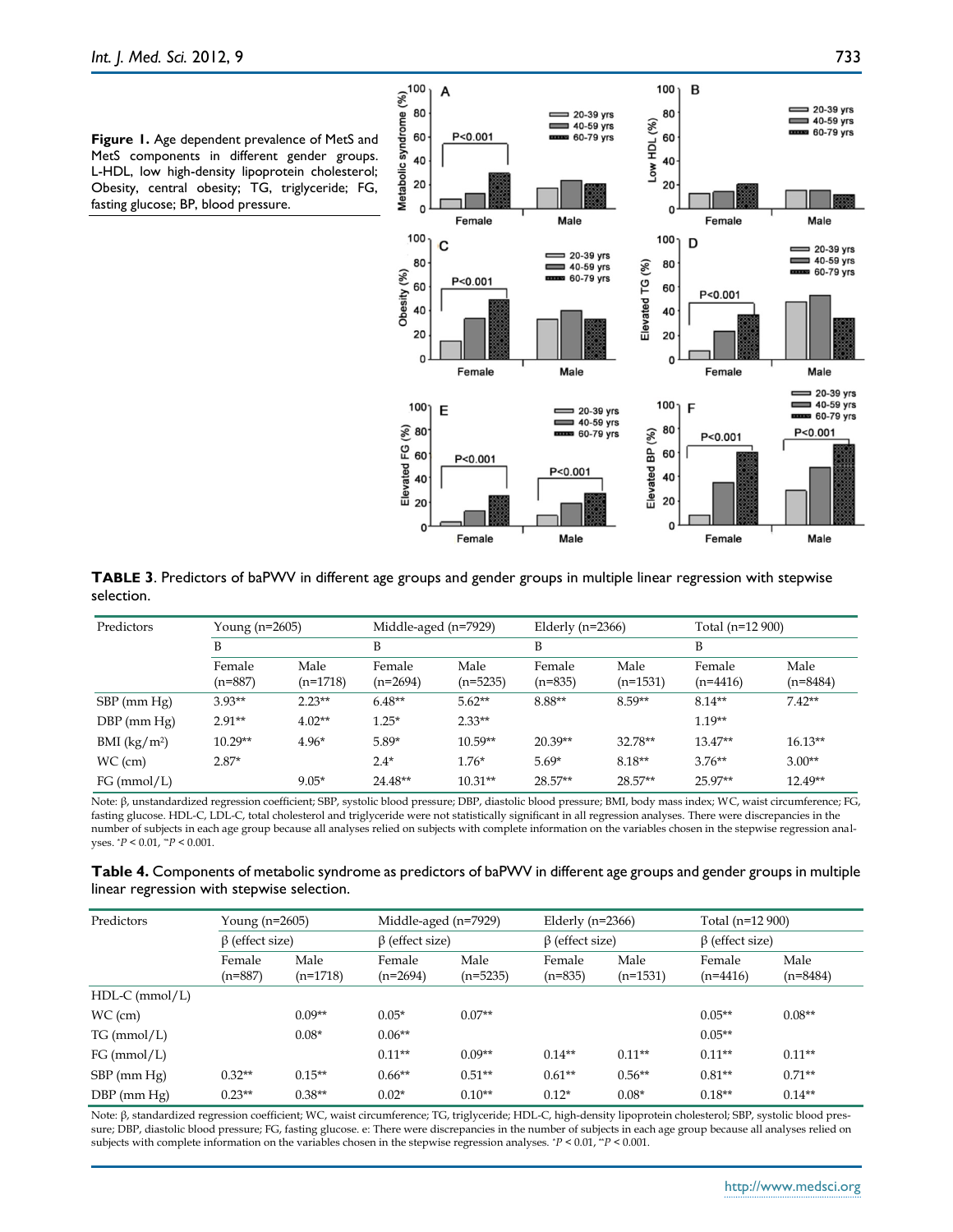## **Influence of Metabolic Syndrome and Metabolic Syndrome Components on BaPWV in Different Gender Groups**

The baPWV was significantly higher in subjects with MetS, elevated BP or elevated fasting glucose in both men and women. There was no significant difference in baPWV between subjects with reduced HDL-C and normal HDL-C. Women with central obesity or elevated triglyceride had significantly higher baPWV while there was no significance in men. When compared with men, women with MetS or MetS components had higher baPWV (P<0.001), except in subjects with low HDL-C (Figure 2).



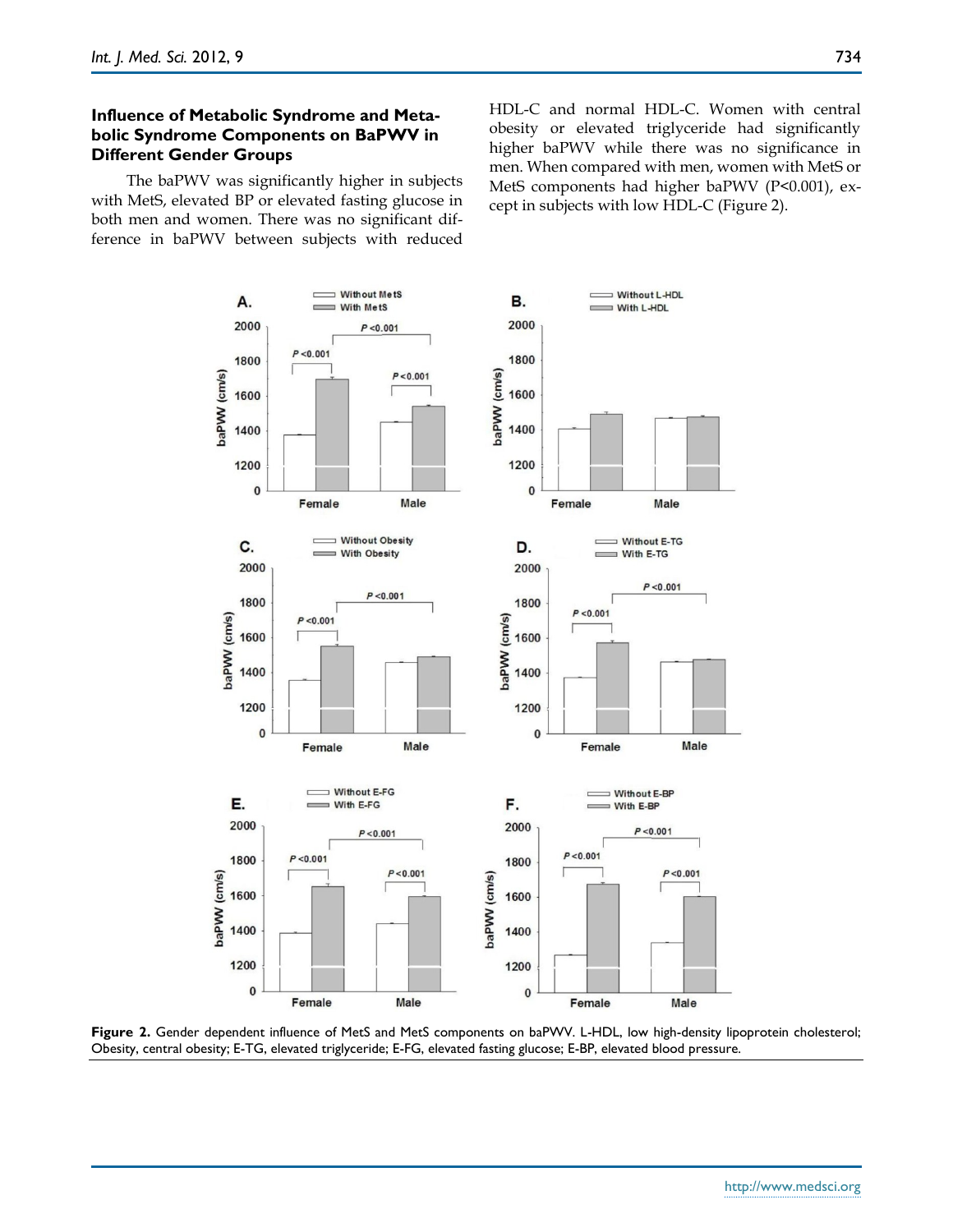## **Influence of Each Component of Metabolic Syndrome on baPWV in Different Gender Groups**

Subjects without MetS and MetS components served as controls. The baPWV in subjects with low HDL-C was comparable to that in controls regardless of genders. The baPWV in women with central obesity, elevated triglyceride or elevated fasting glucose was significantly higher than that in corresponding controls (Figure 3). In contrast, the baPWV in men with central obesity and elevated triglyceride groups was similar to that in the control group, but baPWV in subjects with elevated fasting glucose was higher than that in controls. The baPWV in the subjects with elevated BP was the highest in all groups (P<0.001).



**Figure 3.** Influence of each MetS component on baPWV in different gender groups. L-HDL, low high-density lipoprotein cholesterol; Obesity, central obesity; E-TG, elevated triglycerides; E-FG, elevated fasting glucose; E-BP, elevated blood pressure. Control: subjects without metabolic disorders. Note: there was not difference between L-HDL group and control in men and women; The baPWV in subjects with obesity, E-TG or E-FG in women was comparable; L-HDL, Obesity and E-TG groups in women were not statistically significant each other. \* *P*<0.001 vs. control; # *P* < 0.001 vs. E-FG group.

# **Influence of Number of Metabolic Syndrome Components on BaPWV in Different Gender Groups**

Figure 4 shows the mean baPWV according to the number of MetS components after adjustment for age. The mean baPWV in women with 0, 1, 2, 3 and  $\geq 4$ components of MetS was 1,233, 1,413, 1,574, 1707 and 1,814 cm/s, respectively  $(P<0.001)$ , and that in men was 1,324, 1,450, 1,502, 1,574, and 1,628 cm/s (P<0.001).



**Figure 4.** Influence of number of MetS components on baPWV in mean and women. P< 0.001.

#### **DISCUSSION**

Our results showed that, although the MetS is linked to elevated baPWV, different metabolic variables and each component of MetS have distinct impacts on baPWV in age and gender dependent manner. The prevalence of MetS and MetS components, except for low HDL-C, was higher in men than in women, suggesting the gender dependent manner.

These results were similar to those in studies of other countries. 19,20 Furthermore, the prevalence of MetS, elevated BP and elevated fasting glucose increased with age in both gender groups, that of obesity and elevated triglyceride increased with age in women but not in men, and that of low HDL-C was not related to the gender and age. These results suggest that the prevalence of MetS and MetS components are age- and gender dependent, and each MetS component has a distinct association with age and gender. The age and gender dependent prevalence of MetS components suggest that management of metabolic disorders should take the age and gender into accounted.

Most previous studies on the association between metabolic variables and baPWV were conducted in either the general populations or specific subgroups. <sup>10, 21, 22</sup> Furthermore, studies on MetS only reported the association with age. In the present study, a large number of participants were recruited and evaluation of the association was done in different age groups and gender groups. The large sample size allowed us to employ the multivariable analysis to determine the independent influence of each component of MetS on the baPWV. To avoid false positive results, appropriate statistical methods were used to adjust for multiple comparisons.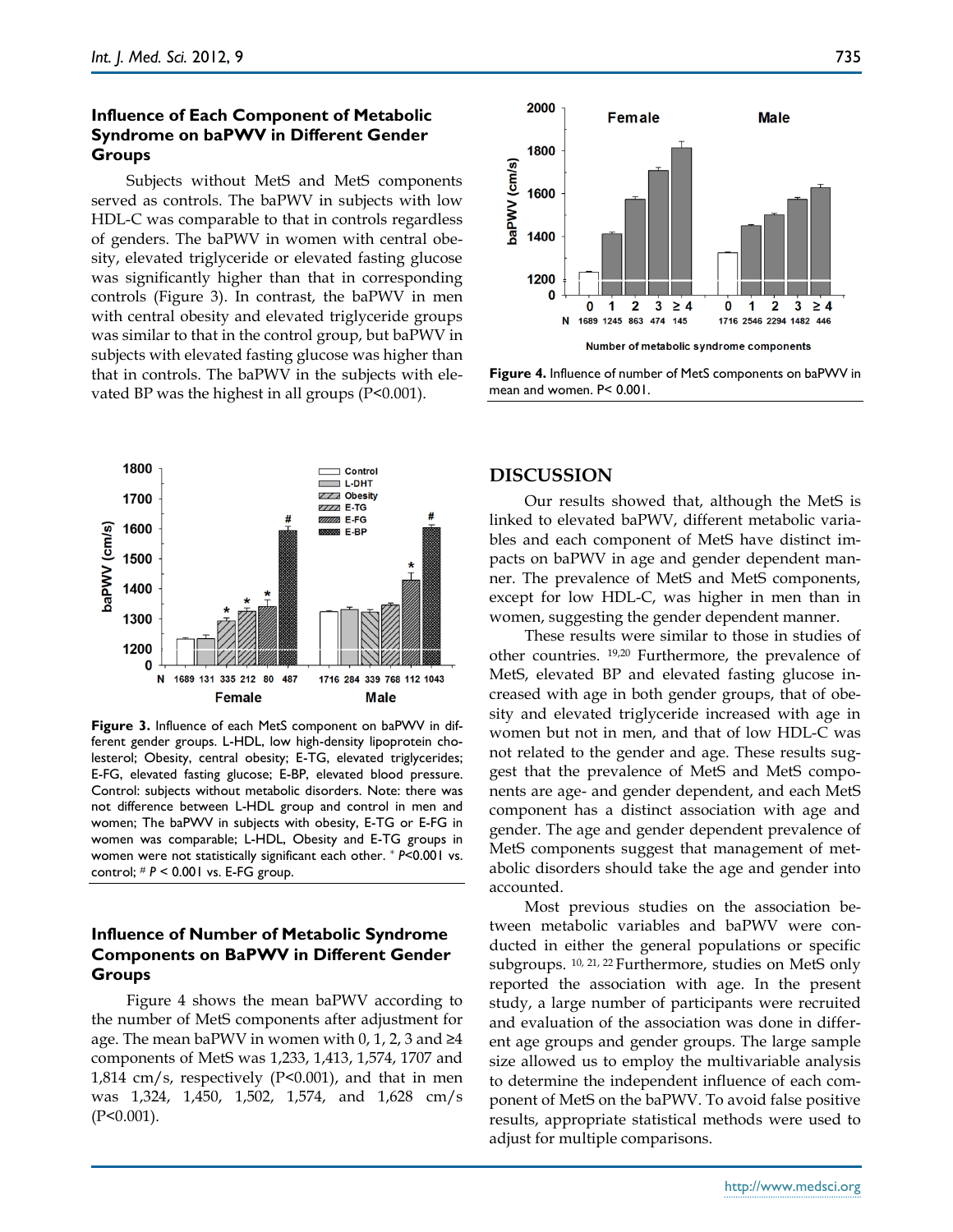Age and gender have long been considered as important factors affecting the baPWV. 17 In this study, the influence of MetS and MetS components on the baPWV was evaluated in different age groups and gender groups. All subjects with MetS or any component of MetS except for low HDL-C had higher baPWV, and women with metabolic disorders had higher baPWV than men did, but the specific mechanism is required to be elucidated further. Systolic BP and diastolic BP were positively associated with baPWV in all groups, whereas fasting glucose was positively associated with baPWV only in the middle-aged adults and the elderly, not in young adults. Waist circumference was positively associated with baPWV in middle-aged adults and young men, triglyceride level showed a significant association with baPWV in middle-aged women and young men, but HDL-C was not associated with baPWV in any group.

Obesity, a result of positive energy balance, especially the excess visceral adiposity, leads to insulin resistance and provides an adverse metabolic environment that facilitates the development of MetS and CVD. 23,24 The prevalence of obesity is strongly related to life expectancy: the higher the prevalence of obesity, the shorter the life expectancy in a country. <sup>25</sup> In addition, the prevalence of obesity is gender dependent. In our study, the prevalence of obesity was significantly higher in men than in women (37.6% and 32.9%, respectively), which is consistent findings in other countries. <sup>26</sup> Interestingly, in different age groups, the prevalence of obesity increased with age in women but not in men. This may partially attribute to the effect of estrogen on lipid metabolism. <sup>27</sup> In a large cohort study in the United States, women with a BMI of  $\geq$ 35 kg/m<sup>2</sup> had an odds ratio (OR) of 2.7 for coronary arterial disease (CAD), an OR of 5.4 for hypertension and an OR of 12.5 for diabetes, while the OR in men was 1.7 for CAD, 5.6 for hypertension and 8.3 for diabetes. <sup>28</sup> In addition, the baPWV, an early marker for AS and artery stiffness, was determined in our study and results showed that obese women had higher baPWV than those without obesity, which, however, was not found in men. In addition, the baPWV in women was significantly higher than in men, which was consistent with the findings in clinical practice. The age and gender dependent prevalence and influence of triglyceride on baPWV were similar to those of obesity, which may attribute to the fact that excess triglyceride leads to obesity. <sup>29</sup> Correlation analysis revealed triglyceride level was not correlated with baPWV, and the influence of triglyceride on the baPWV seems to be relevant with the influence of obesity.

HDL-C is a strong inverse predictor of cardio-

vascular events. Numerous interventional studies in experimental AS have shown the potential for HDL-C elevation to modify plaque favorably. 30,31 Feig et al. <sup>32</sup> also showed that HDL-C promotes the AS regression in mice. However, in our study, HDL-C level was not correlated with baPWV. There were some limitations for the HDL-C measurement. The compositional complexity and functional role of HDL-C were not taken into account. Khera et al.<sup>33</sup> showed that the cholesterol efflux capacity from macrophages, a metric of HDL-C function, had a strong inverse association with both carotid intima-media thickness and the likelihood of angiographic CAD, independent of the HDL-C level. Furthermore, the influence of HDL-C on the inflammation, reverse cholesterol transport, oxidation, endothelial function, and gene transcription can not be assessed by the HDL-C level. In future studies, we will examine the compositions and function of HDL-C.

In addition, the influence of MetS components on baPWV was also assessed in our study. In women, the baPWV in subjects with low HDL-C was comparable to that in controls; however, in obese women with elevated triglyceride and elevated fasting glucose, the baPWV was significantly higher than that in the control group, and they were not significant from each other. In subjects with elevated fasting glucose, baPWV was significantly higher than that in controls. In both women and men, elevated BP had the highest baPWV in all groups. Therefore, in women, the order in which MetS components affect the baPWV is as follow: elevated  $BP >$  elevated fasting glucose = elevated triglyceride = obesity > low HDL-C = control. While in men, the order is as follows: elevated BP > elevated fasting glucose > elevated triglyceride = obesity = low HDL- $C$  = control. Among the MetS components, elevated BP is the strongest predictor of baPWV. Obesity is essential for the MetS and may lead to other metabolic disorders. <sup>34</sup> Lipid disorders can increase the sympathetic activity via the adipocyte pathways, which results in elevation of BP. <sup>35</sup> Although the elevated BP significantly affects the arterial stiffness, when combined with other metabolic disorders, the vascular dysfunction becomes a more significant factor <sup>36</sup> and the baPWV increases with addition of any metabolic disorder, which is consistent with results from a study of Nakanishi et al<sup>10</sup>. BP lowering has been the most important intervention to prevent CVD and cardiovascular events. However, it is also necessary to manage other metabolic disorders as much as possible.

In conclusion, the prevalence of MetS and MetS components is age and gender dependent, and elevated baPWV is associated with different metabolic